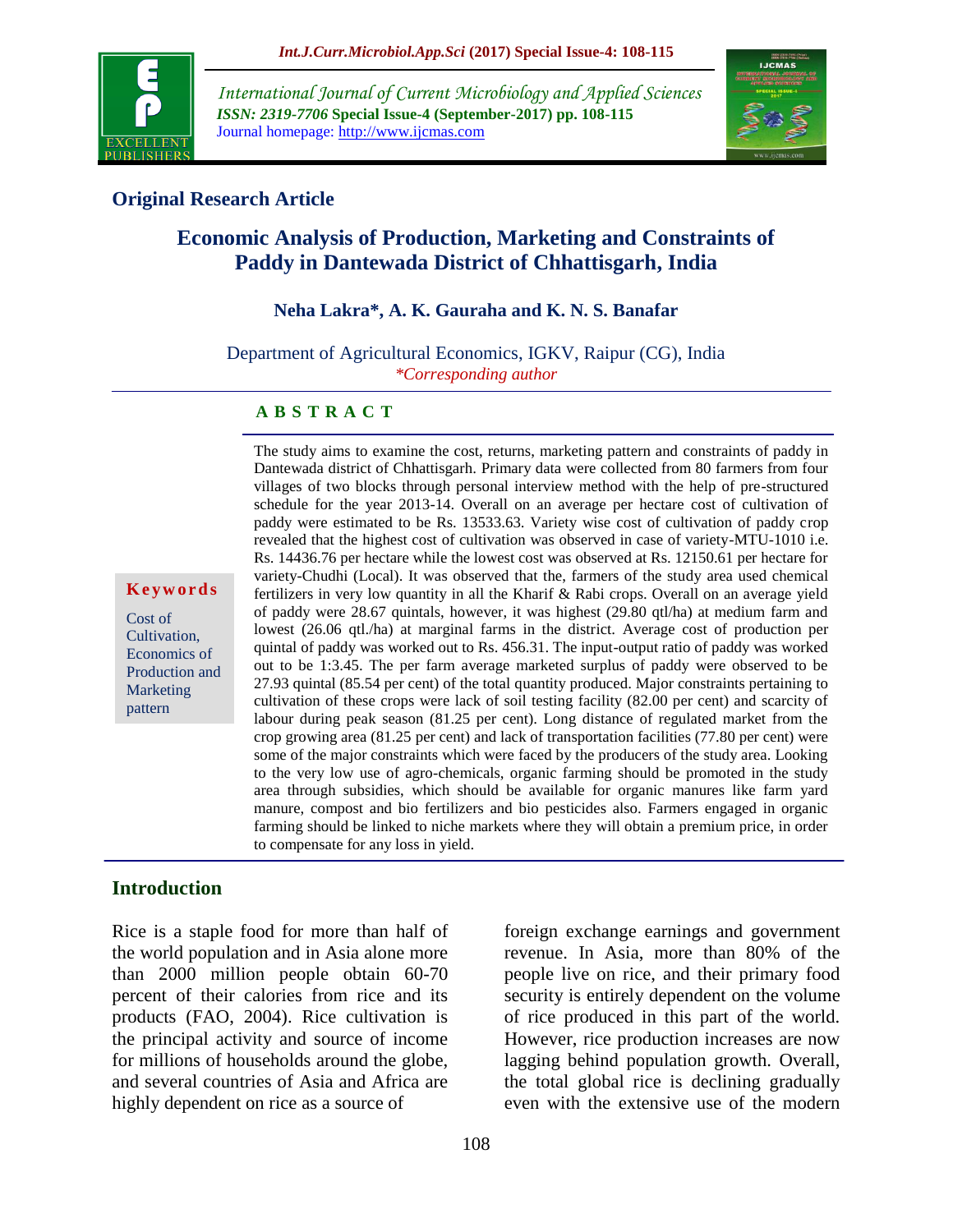varieties such as high yielding and hybrid varieties. Over 90 per cent of the world's rice is produced and consumed in the Asian region comprising 80 per cent of the world's production and consumption. Growth in Asian population (1.8 % per annum) in this region means an increase on demand for rice. Although the net availability of food grains has increased in 2013 at 229 million tonnes, but there will be a shortage of rice due to increased domestic needs coupled with export demand for rice in future. The growth rates of food grain production in India have declined to 2 per cent during the period 1996-2008 as compared 1986-97 and rice production in India is questionable on economic and ecological grounds (Shergill, 2007). It was projected that India will face a shortage of food in the future where prevalence of undernourishment of 12.7 per cent in Asia. Under these circumstances, increasing rice production is an imperative to sustain self-sufficiency and food security in India.

In India it the most important cereal food crop, which occupies about 24 per cent of gross cropped area of the country. It contributes 42 per cent of total food grain production and 45 per cent of total cereal production of the country. Rice production in India has increased during last 60 years by about 3.5 times from 250.3 lakh tons during the first 5-yr plan period to 857.3 lakh tons during the tenth plan period. The average productivity of rice in India, at present, is 2.2 tons/ha, which is far below the global average of 2.7 tons/ha. The productivity of rice is higher than that of Thailand and Pakistan but much lesser than that of Japan, China, Vietnam and Indonesia. The supply projections have been made at two historical growth rates, i.e. 1.34% for the period 2000-2009 and 1.14% for the period 2006-2010. India is expected to surpass its demand by the year 2030, if

the rice production grows at 1.34% per annum. But it will remain in deficit of around 2.5 million tons, if the present growth rate of 1.14% continues up to the year 2030. The average trend in rice area for major rice growing states of the country from ninth plan (1997-98 to 2001-02) to tenth plan (2002-03 to 2006-07). Among the major states, rice had the largest area coverage in West Bengal followed by Uttar Pradesh. There was a sharp decrease in the area during the average period from ninth plan to tenth plan in Tamil Nadu (23.2 lakh ha) and Andhra Pradesh (17.8 ha). Like the rice area, the production in West Bengal was also found to be highest followed by Uttar Pradesh. Also, there was a sharp decrease in production during the average period from ninth plan to tenth plan in Tamil Nadu (54.1 lakh tons), Andhra Pradesh (11.0 lakh tons) and Uttar Pradesh (9.3 lakh tons). West Bengal, Punjab and Odisha revealed an upward trend.

The productivity of rice was found to be highest in Punjab followed by Andhra Pradesh and West Bengal. Tamil Nadu showed a negative trend in rice production during the average period of tenth plan as compared to that of ninth plan period. The states of Assam and Odisha indicated positive trend in productivity. There has been considerable increase in productivity of rice in India during the recent past. The productivity of rice has reached to 2.2 tons/ha at present compared to 0.8t/ha in the first plan. The trends in increase in productivity of rice in states has been almost identical to production, which is mainly due to introduction of high yielding varieties coupled with improved package of practices. Though there is considerable increase in area, production and productivity of rice in the country from 1950- 51 to 2006-07, a lot of variations exist especially in production and productivity of rice.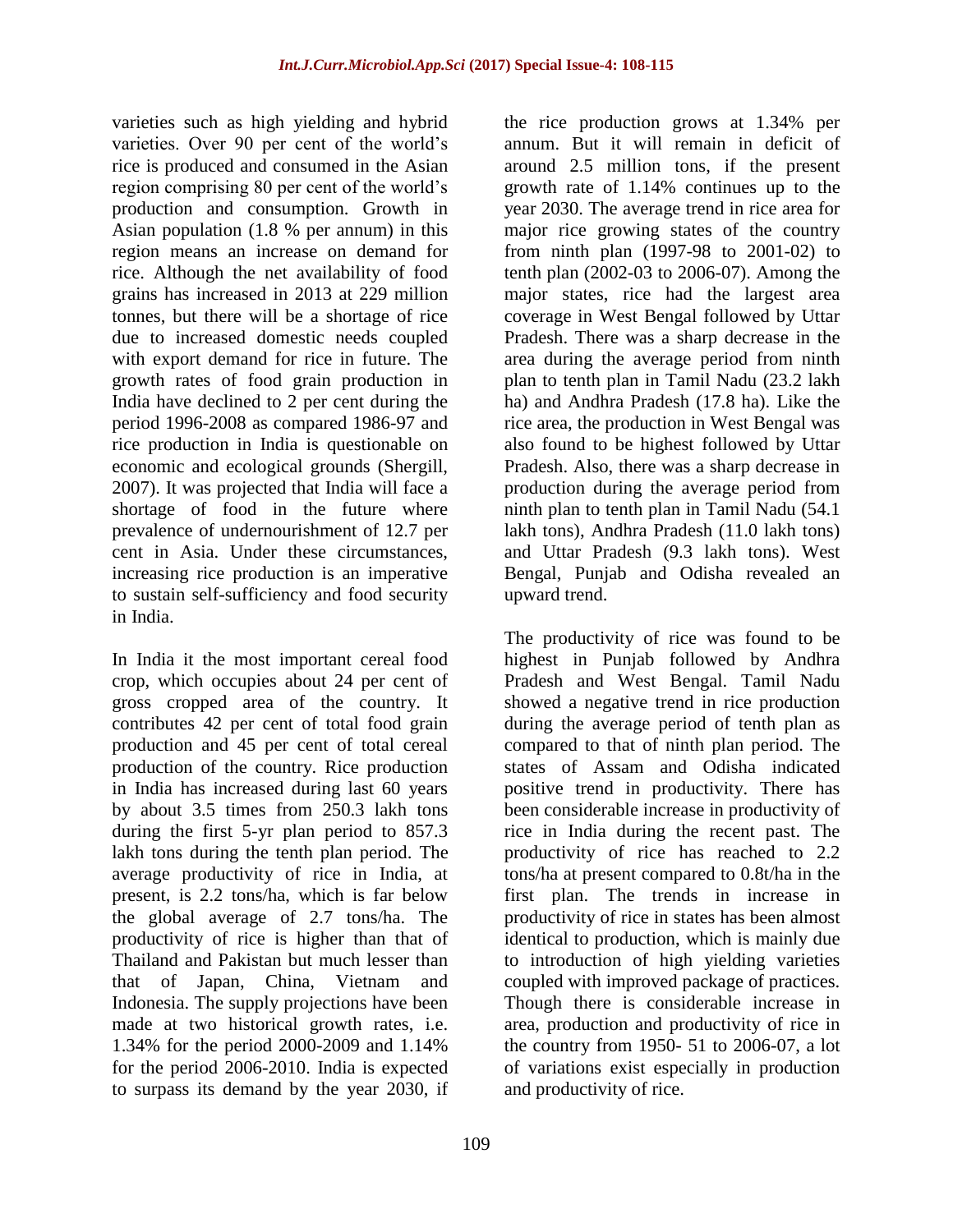In Chhattisgarh state the area under paddy cultivation is 3.80 Mha (8.61 Per cent) having 6.30 Mt (5.97 per cent) of production during the year of 2014-15 (DES, 2014-15).

To enhance more export quantity, quality and export earning in the future, we need to know how about the constraints faced in rice export at different stages, in different levels, and different stakeholders involving in the exporting process to find out the suitable solutions for overcoming the constraints.

This paper aims at understanding problems and constraints faced by farmers in rice production and export. The main constraints towards farmers are focused in three problems viz. agro-ecological constraints, technological constraints and socioeconomic constraints for understanding the real situations in rice production and export of India and Vietnam, which are useful to find out the suitable solutions for overcoming the constraints and promoting rice production and exports.

## **Materials and Methods**

Chhattisgarh state consist 27 districts, out of which Dantewada district was selected purposively for the present study. Out of four blocks in the district, blocks were selected randomly further with two villages was considered from each of the selected blocks for the present study. A sample of 80 respondents (i.e. 10% of the total farmers) was selected randomly, subject to condition that at least 5 respondents shall be included on sample from each of the four categories of farms i.e. marginal up to  $(>1.0$  ha.), small  $(1-2)$  ha.), medium  $(2-4)$  ha.) and large farmers (above 4 ha.). Finally 34, 23, 15 and 8 respondents were selected from marginal, small, medium and large size categories of farms using probability proportionate to size technique.

### **Results and Discussion**

### **Economics and production of paddy at sample farms**

Economics and production of paddy at sample farms is given in Table 01. The average total input cost was estimated to be Rs. 13533.63 per hectare which varied from Rs. 12415.46 per hectare at marginal farms to Rs. 14897.31 per hectare at large farms. The yield of this crop shows an increasing trend with the increase in farm size.

The figure of yield was observed as 26.06 quintal per hectare, 28.38 quintal per hectare, 29.80 quintal per hectare and 29.73 quintal per hectare at marginal, small, medium and large farms respectively with an average of 28.67 quintal per hectare in the study area. The average total value of paddy production was observed as Rs. 46703.50 per hectare. It was also observed from the table that farmers are spent Rs. 447.39 to Rs. 501.09 to produce the one quintal of paddy in the district.

## **Marketing pattern of paddy at sampled farms**

## **Marketable Surplus**

Marketable surplus of paddy crop at different farms are presented in Table: 02.

The average quantity produced of paddy was observed to be 32.65 quintal per farm which varied from 106.87 quintal per farm at large farms to 10.65 quintal per farm at marginal farms.

Per farm paddy production shows an increasing trend as the farm size increase. The marketed surplus at different farms was observed to be 27.93 quintal per hectare (85.54 per cent).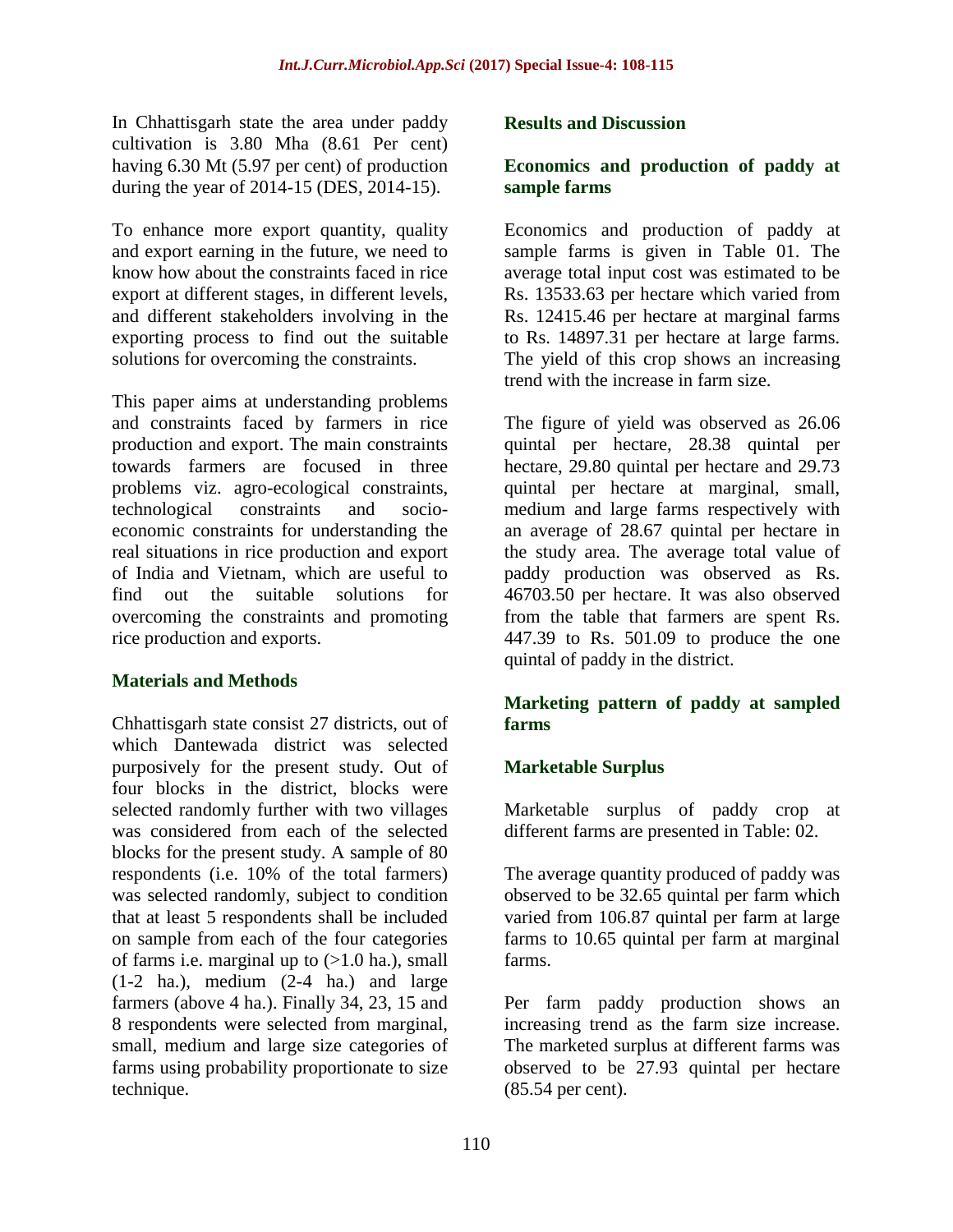#### *Int.J.Curr.Microbiol.App.Sci* **(2017) Special Issue-4: 108-115**

| S. No | <b>Particulars</b>                 | <b>Marginal</b> | <b>Small</b> | <b>Medium</b> | Large    | <b>Overall</b> |
|-------|------------------------------------|-----------------|--------------|---------------|----------|----------------|
| 1.    | Input cost $(Rsn/ha)$              | 12415.46        | 12750.71     | 13332.09      | 14897.31 | 13533.63       |
| 2.    | Yield (Qtl/ha)                     |                 |              |               |          |                |
|       | a. Main product                    | 26.06           | 28.38        | 29.80         | 29.73    | 28.67          |
|       | $\mathbf b$ . By-product           | 34.03           | 36.14        | 37.40         | 37.71    | 36.32          |
| 3.    | Value of production (Rs./ha)       |                 |              |               |          |                |
|       | a. Main product                    | 41956.60        | 45691.80     | 47978.00      | 47865.30 | 46158.32       |
|       | $\mathbf b$ . By-product           | 510.45          | 542.10       | 561.09        | 565.65   | 544.80         |
|       | Total value of production (Rs./ha) | 42467.05        | 46233.90     | 48430.95      | 48430.95 | 46703.50       |
| 4.    | Cost of production $(Rs./qtl)$     |                 |              |               |          |                |
|       | a. Main product                    | 476.42          | 449.29       | 447.39        | 501.09   | 472.05         |

# **Table.1** Economics and production of Paddy at sample farms

## **Table.2** Marketable surplus of major paddy at sampled farms (Quintal/farm)

| S. No.           | <b>Particulars</b>         | <b>Marginal</b> | <b>Small</b> | <b>Medium</b> | Large    | <b>Overall</b> |
|------------------|----------------------------|-----------------|--------------|---------------|----------|----------------|
| A.               | Paddy                      |                 |              |               |          |                |
| 1.               | Total quantity produced    | 10.65           | 26.39        | 52.53         | 106.87   | 32.65          |
|                  |                            | (100.00)        | (100.00)     | (100.00)      | (100.00) | (100.00)       |
| 2.               | Quantity retained for seed | 1.82            | 2.17         | 3.67          | 1.25     | 2.21           |
|                  |                            | (17.08)         | (8.22)       | (6.99)        | (1.17)   | (6.77)         |
| 3.               | Consumption                | 2.20            | 2.82         | 3.33          | 1.38     | 2.51           |
|                  |                            | (20.66)         | (10.69)      | (6.34)        | (1.29)   | (7.69)         |
| $\overline{4}$ . | Total quantity utilized    | 4.02            | 4.99         | 7.00          | 2.63     | 4.72           |
|                  |                            | (37.75)         | (48.91)      | (13.33)       | (2.46)   | (14.46)        |
| 5.               | Marketed surplus           | 6.63            | 21.40        | 45.53         | 104.24   | 27.93          |
|                  |                            | (62.25)         | (81.09)      | (86.67)       | (97.54)  | (85.54)        |

Note: Figures in parenthesis indicate percentages to total quantity produced.

## **Table.3** Price received by producers from different intermediaries (Rs/quintal)

| S. No. | <b>Particulars</b> | <b>Marginal</b> | <b>Small</b> | <b>Medium</b> | Large | Average |
|--------|--------------------|-----------------|--------------|---------------|-------|---------|
| ı.     | Village trader     | 1220            | 1350         | 1400          | 1400  | 1343    |
| 2.     | Wholesaler         | 1250            | 1370         | 1550          | 1550  | 1430    |
| 3.     | <b>PACS</b>        | 1610            | 1610         | 1610          | 1610  | 1610    |
|        | Average            | 1360            | 1443         | 1520          | 1520  | 1461    |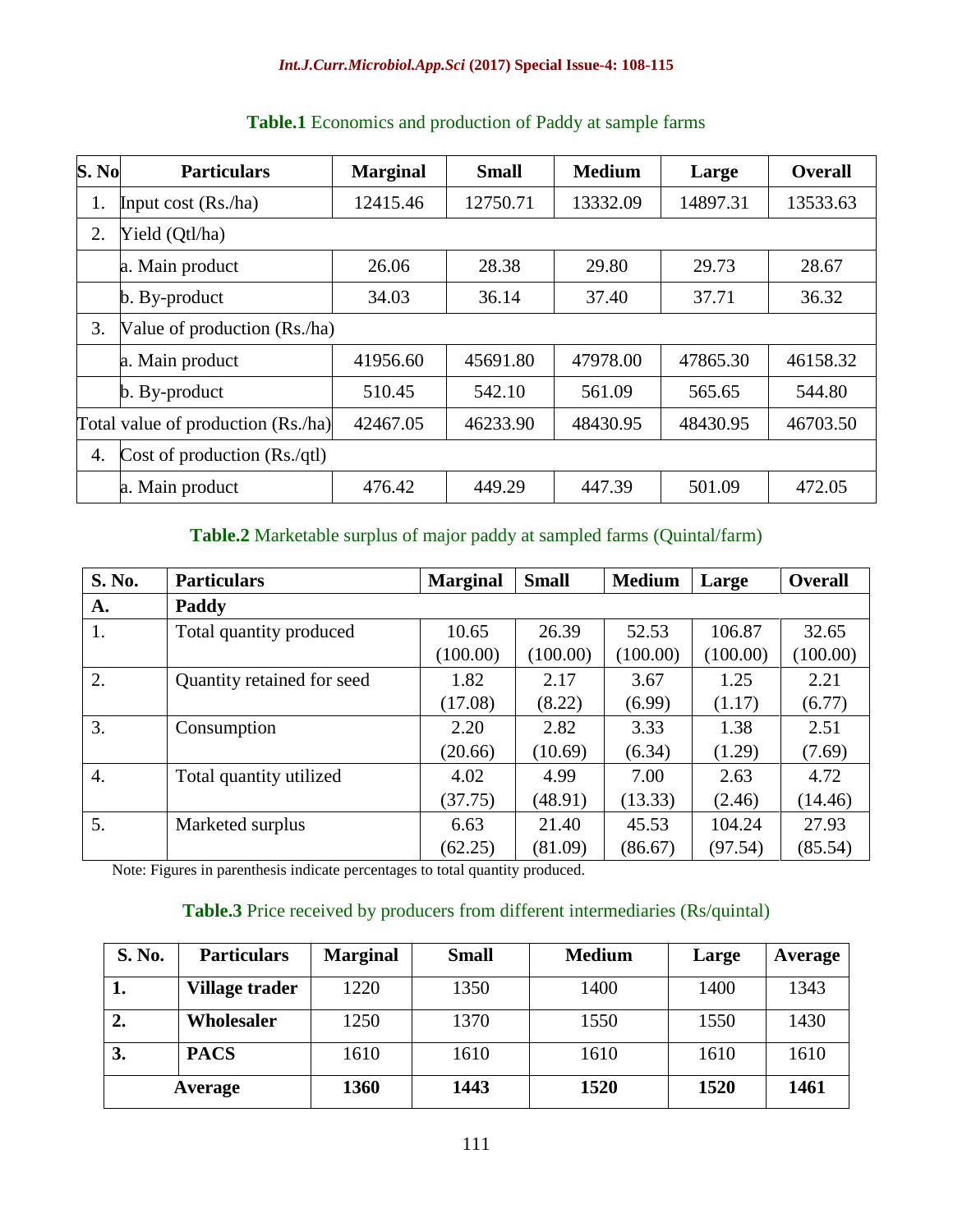|                    | <b>Intermediaries in channel-I</b> |                | <b>Intermediaries in channel-II</b> |                 |             |
|--------------------|------------------------------------|----------------|-------------------------------------|-----------------|-------------|
| <b>Particulars</b> | <b>Producer</b>                    | <b>Village</b> | Wholesaler                          | <b>Producer</b> | <b>PACS</b> |
|                    |                                    | trader         |                                     |                 |             |
| Transportation     |                                    | 17.33          | 70.00                               | 8.01            |             |
|                    |                                    | (58.59)        | (69.31)                             | (61.10)         |             |
| Loading/unloading  |                                    | 4.50           | 12.75                               | 5.10            |             |
|                    |                                    | (15.21)        | (12.62)                             | (38.90)         |             |
| Packaging          |                                    | 2.75           | 4.75                                |                 |             |
|                    |                                    | (9.30)         | (4.70)                              |                 |             |
| Mandi fees         |                                    |                | 2.50                                |                 |             |
|                    |                                    |                | (3.47)                              |                 |             |
| Miscellaneous      | 5.00                               | 5.0            | 10.00                               |                 |             |
|                    |                                    | (16.90)        | (9.90)                              |                 |             |
| Total cost         | 5.00                               | 29.58          | 101.00                              | 13.11           |             |
|                    | (100.0)                            | (100.0)        | (100.0)                             | (100.0)         |             |

## **Table.4** Marketing cost incurred by different agencies in different channels

## **Table.5** Problems faced by the growers in production at sampled farms

| S.<br>No. | <b>Problems</b>                                                 |         | <b>Number of</b><br>respondents $(N=80)$ |
|-----------|-----------------------------------------------------------------|---------|------------------------------------------|
|           |                                                                 | Yes     | N <sub>0</sub>                           |
| 1.        | Lack of latest technical knowledge about the crop cultivation   | 50      | 30                                       |
|           |                                                                 | (62.50) | (37.50)                                  |
| 2.        | Lack of knowledge about the recommended doses of different      | 60      | 20                                       |
|           | chemical fertilizer, insecticides and pesticides in the crop    | (72.00) | (25.00)                                  |
| 3.        | Lack of sufficient soil testing facilities in the nearest area. | 66      | 14                                       |
|           |                                                                 | (82.00) | (18.00)                                  |
| 4.        | Lack of irrigation water for rabi crops                         | 55      | 25                                       |
|           |                                                                 | (68.75) | (31.25)                                  |
| 5.        | Scarcity of labour during peak season for different operations  | 65      | 15                                       |
|           | of crop cultivation                                             | (81.25) | (18.75)                                  |
| 6.        | Lack of sufficient fund to purchase the different inputs for    | 50      | 30                                       |
|           | crop cultivation                                                | (62.50) | (37.50)                                  |
| 7.        | Problem face in financing from financial institutio             | 55      | 25                                       |
|           |                                                                 | (68.75) | (31.25)                                  |
| 8.        | Lack of availability of improved farm machines on hire basis    | 30      | 50                                       |
|           |                                                                 | (37.50) | (62.50)                                  |
| 9.        | Lack of HYV varieties of different crops as suitability of the  | 62      | 18                                       |
|           | study area                                                      | (77.50) | (22.50)                                  |
| 10.       | Low yield of this crops in the area                             | 64      | 16                                       |
|           |                                                                 | (80.00) | (20.00)                                  |

Note: - Figure in the parentheses indicates percentages to the total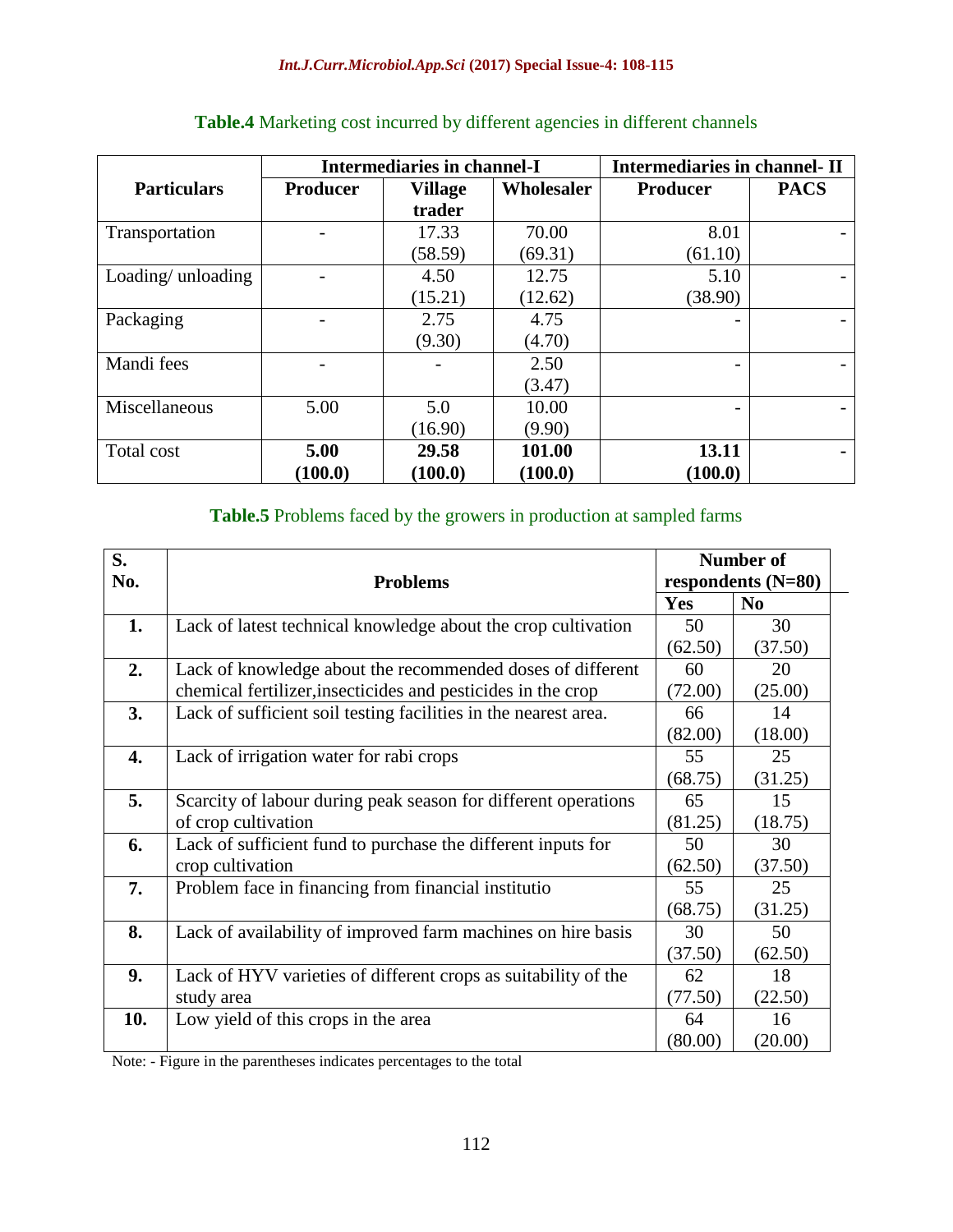| S.  | <b>Problems</b>                                 | Number of respondents (N=80) |                |  |
|-----|-------------------------------------------------|------------------------------|----------------|--|
| No. |                                                 | Yes                          | N <sub>0</sub> |  |
| 1.  | Low price received by farmers of this crops     | 55                           | 25             |  |
|     |                                                 | (68.75)                      | (31.25)        |  |
| 2.  | Lack of transportation facilities and road from | 62                           | 18             |  |
|     | village to market                               | (77.50)                      | (22.50)        |  |
| 3.  | Not economical transportation due to small      | 45                           | 35             |  |
|     | quantity of produce                             | (56.25)                      | (43.75)        |  |
| 4.  | Lack of awareness about regulated and Co-       | 60                           | 20             |  |
|     | operative market for these crops                | (75.00)                      | (25.00)        |  |
| 5.  | Lack of storage facilities in growing areas     | 45                           | 35             |  |
|     |                                                 | (56.25)                      | (43.75)        |  |
| 6.  | Lack of soon dissemination of news and          | 50                           | 30             |  |
|     | information related to the market price of the  | (62.50)                      | (37.50)        |  |
|     | different crops                                 |                              |                |  |
| 7.  | Long distance of regulated market from the crop | 65                           | 15             |  |
|     | growing area                                    | (81.25)                      | (18.75)        |  |

**Table.6** Problems faced by the growers in marketing at sampled farms

Note: - Figure in the parentheses indicates percentages to the total.

### **Price received by producers from different marketing agencies**

The price received by producers from different intermediaries in the district is shown in Table 3. The village traders show their presence just after harvesting the crop. During this period they purchase most of the quantity from producers. Farmers having less quantity of produce sold their produce to the village traders at the rate of Rs. 1343 per quintal after harvesting the crop. However, farmers who have large quantity of produce, sold their produce to the wholesaler directly and receive Rs.1430 per quintal of their produce. Other than these two intermediaries, primary agriculture cooperative society (PACS) purchase the produce from producers after two month of harvesting at the minimum support price Rs. 1610 per quintal in the district. The average price received by producers from these intermediaries is observed as Rs.1360, Rs.1443, Rs.1520 and Rs.1520 per quintal at marginal, small, medium and large farms respectively in Dantewada district of CG state.

## **Marketing cost and margin of paddy at sampled farms**

## **Marketing cost incurred by different agencies in Dantewada district**

The whole quantity of produce sold by the producer in the district is disposed-off through following two marketing channels prevailing in the study area:

Channel-I Producer- village traderswholesaler

Channel-II Producer- PACS

The marketing charges paid by the producers, village traders and wholesalers are described in Table 4. In marketing channel- I marketing charges paid by the producers, village traders and wholesalers of paddy are estimated as Rs.5, Rs.29.58 and Rs. 101.00 per quintal respectively. Most of the producers sell their produce in the channel-II and incurred very less cost as compared to the channel-I. Producers sell their produce in this channel through PACS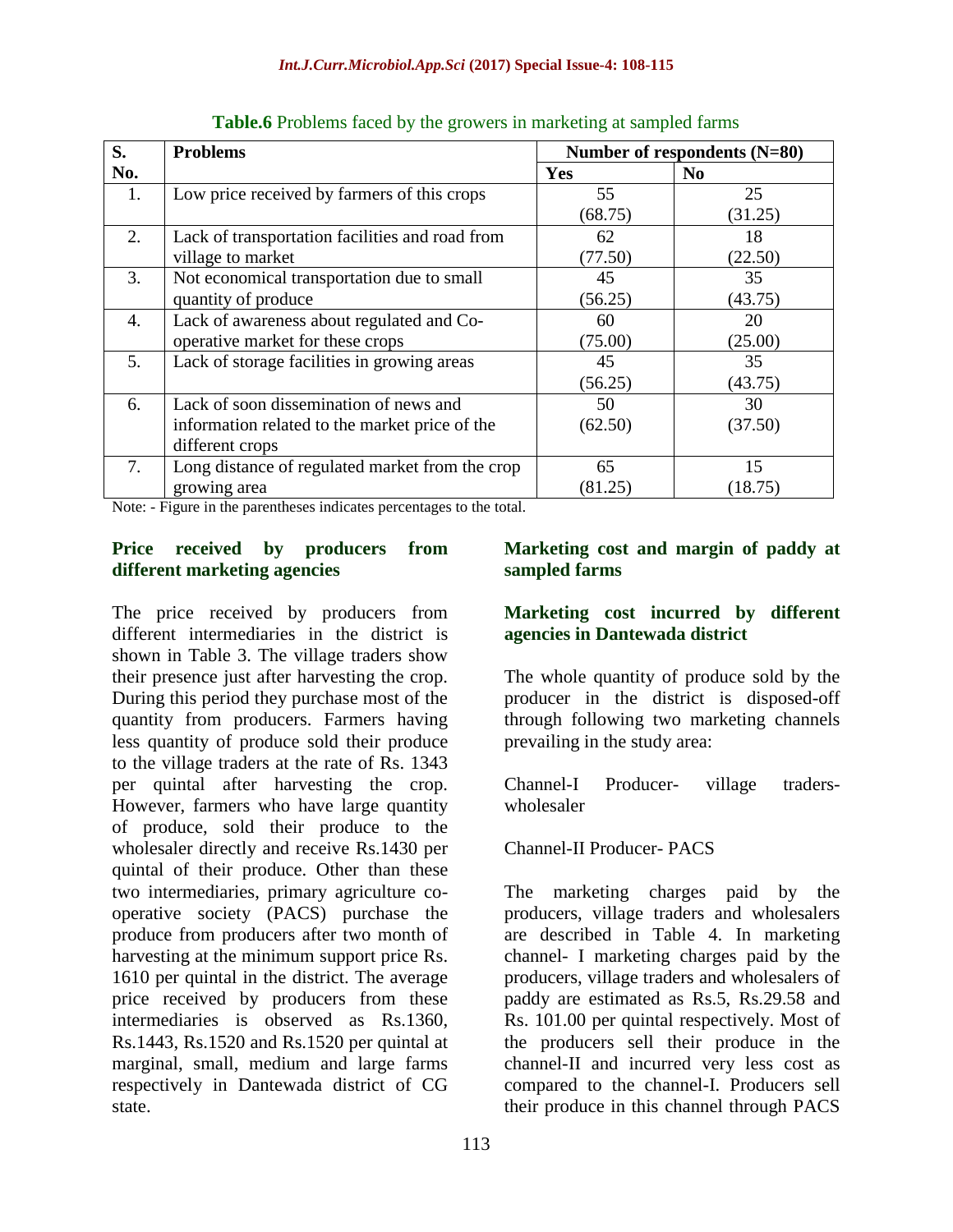which are situated either in the same village or in other village nearly. The marketing cost in channel II is estimated as Rs. 13.11 per quintal in the district.

### **Constraints in the production and marketing of crops**

## **Constraints faced by growers during production of crops**

The major constraints in production of kharif crop is presented in Table 5. The major problem felt by farmers is lack of sufficient soil testing facilities is perceived by 82 per cent of farmers. Due to this reason farmers of study area were not able to use proper fertilizer does in the crop. Farmer's perception is that the soil testing facilities should be available at least in block level along with recommended dose of fertilizer and manure according to the soil test. This step will help the farmers to increase the production and productivity of major crops.

Scarcity of labour during the peak season is also the main problem faced by 81.25 percent due to which, they are performing only one weeding in the crop. As much as 68.75 per cent farmers of the study area faced the problem of lack of irrigation water and problem in financing fund for crop cultivation. About 72.50 per cent and 77.50 per cent farmers of the study area told about the lack of recommended doses of different chemical fertilizers, insecticide and pesticides in the crop, however, they seek help from their relatives, friends and shopkeepers from where they bought these inputs. About 62.50 per cent farmers reported that they faced the lack of sufficient fund to purchase the different inputs for crop. Generally marginal and small categories of farmers are observed this problem in the study area.

#### **Constraints faced by growers during marketing of crops**

The major constraints in the marketing of crops is presented in Table 6. The major problems (81.25 per cent) faced by growers during marketing of these crops is observed to be long distance of regulated and PACS market from the crop growing area. Lack of transportation facilities and road from village to market (77.50 per cent) is another important problem in the area. About 75.00 per cent farmers face the problem of lack of awareness about regulated and co-operative market for these crops. Due to these farmers were unable to sell their crops at much remunerative price. About 68.75 per cent farmers were not satisfied with the price they received of their produce.

The study concludes that farmers spent average of Rs. 13553.63 to produce the paddy crop in one hectare of land. Share of major cost in the cultivation of paddy was observed labour and machine power accounting more man 80 per cent of the total variable cost. Average yield of paddy was estimated as 28.67 quintal per hectare. The trend of yield variation was not observed very much at different size groups of farms in the study area. Average cost of production per quintal of paddy was Rs. 472.05. The marketed surplus of paddy was observed to be on an average 27.93 quintals (85.61 per cent) respectively of the total quantity produced. The average marketed surplus is estimated as 26.66 quintal per farm (90.33 per cent) of paddy respectively at different farms. It is suggested from this study that yield potential may be increased by providing technical knowledge and to promote the use of HYV seed of this crop among the paddy producers in the district. Arrangements should be made for the marketing of these crops at least at block levels so that farmers can easily sell their produce at remunerative prices.